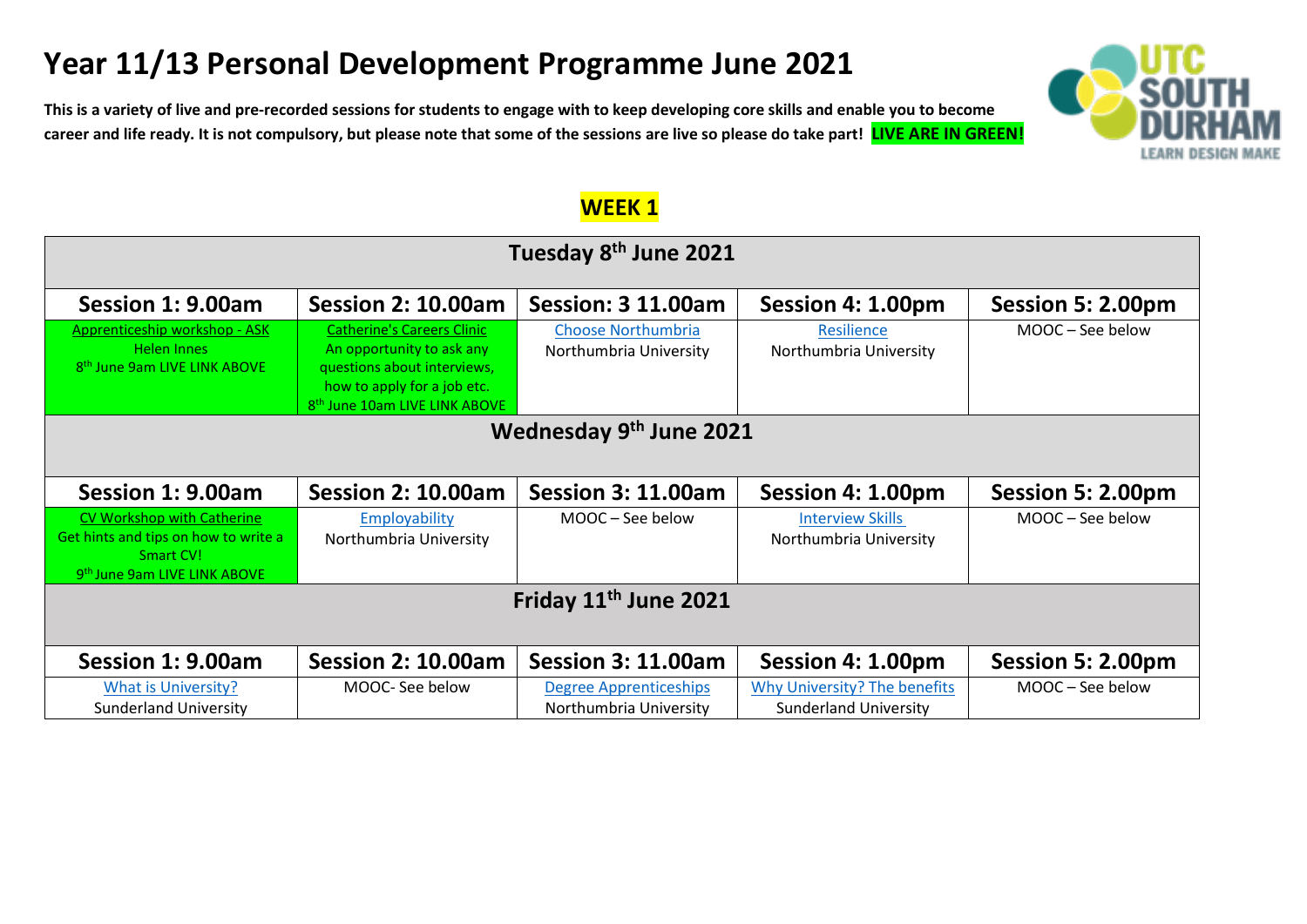

## **WEEK 2**

| Monday 14 <sup>th</sup> June        |                                    |                                                    |                                             |                                           |  |  |
|-------------------------------------|------------------------------------|----------------------------------------------------|---------------------------------------------|-------------------------------------------|--|--|
| Session 1: 9.00am                   | <b>Session 2: 10.00am</b>          | <b>Session 3: 11.00am</b>                          | Session 4: 1.00pm                           | Session 5: 2.00pm                         |  |  |
| Interview skills 7                  | University ready!                  | MOOC - See below                                   | <b>Parent and Career</b>                    | MOOC - See below                          |  |  |
| <b>Recruitment process</b>          | <b>Sunderland University</b>       |                                                    | <b>Apprenticeship Awareness</b><br>Workshop |                                           |  |  |
| <b>Helen Innes ASK</b>              |                                    |                                                    | Helen Innes ASK                             |                                           |  |  |
|                                     |                                    |                                                    |                                             |                                           |  |  |
| Wednesday 16 <sup>th</sup> June     |                                    |                                                    |                                             |                                           |  |  |
|                                     |                                    |                                                    |                                             |                                           |  |  |
| Session 1: 9.00am                   | <b>Session 2: 10.00am</b>          | <b>Session 3: 11.00am</b>                          | Session 4: 1.00pm                           | Session 5: 2.00pm                         |  |  |
| <b>Applying to University</b>       | <b>Boosting your employability</b> | Create Your Own Brand                              | Choosing a Course, Choosing a               | MOOC - See below                          |  |  |
| <b>Sunderland University</b>        | Northumbria University             | Creating your own brand with                       | university                                  |                                           |  |  |
|                                     |                                    | Catherine<br>16 <sup>th</sup> June, 11am Live Link | Northumbria University                      |                                           |  |  |
|                                     |                                    | Above                                              |                                             |                                           |  |  |
| Friday 18th June                    |                                    |                                                    |                                             |                                           |  |  |
|                                     |                                    |                                                    |                                             |                                           |  |  |
| Session 1: 9.00am                   | <b>Session 2: 10.00am</b>          | <b>Session 3: 11.00am</b>                          | Session 4: 1.00pm                           | Session 5: 3.00pm                         |  |  |
| <b>Student Finance England 2021</b> | MOOC - See below                   | <b>Student Life</b>                                | MOOC - See below                            | Apprenticeship workshop                   |  |  |
| Northumbria University              |                                    | Northumbria University                             |                                             | Ask<br><b>Helen Innes</b>                 |  |  |
|                                     |                                    |                                                    |                                             | 18 <sup>th</sup> June 3pm Live Link Above |  |  |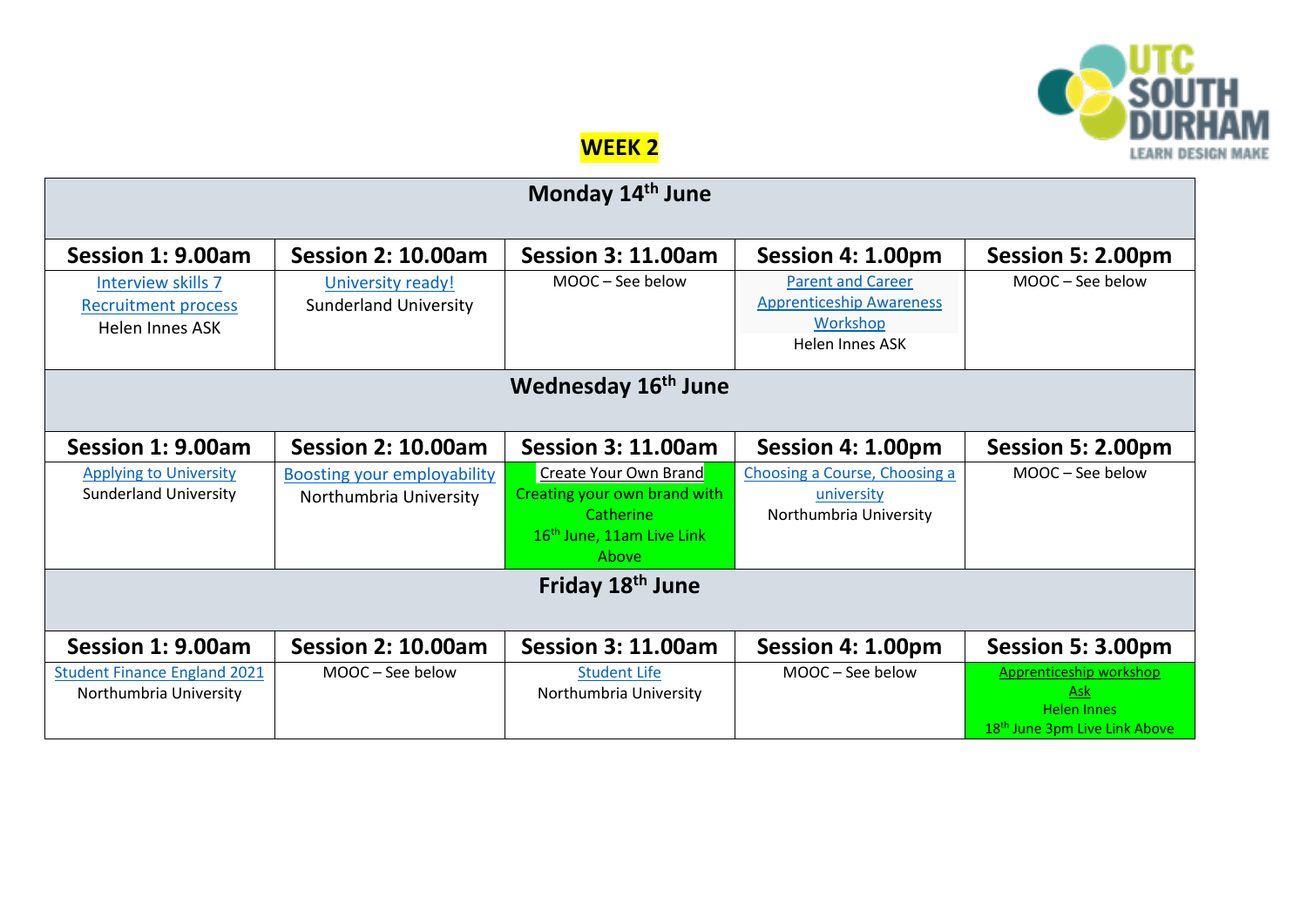

## **Personal Development Courses/Massive Open Online Courses (MOOCs) FREE**

## <https://www.futurelearn.com/courses>

There are many courses on this site that relate to your future subjects – some are listed here but if you search you will find many more. All courses are free and you can pay for a certificate but you DO NOT HAVE TO DO THIS. You can reference the courses on any application, including your UCAS application, without having to pay. The courses run with a set amount of hours per week and you do them independently, at times that suit you. Take a look, get ahead and keep a note of everything that you do. Keep your notes too so you can refer to course-specifics in future interviews. Good luck!

## **Art**

- Centre Pompidou:<https://www.futurelearn.com/courses/pop-art>
- University of York:<https://www.futurelearn.com/courses/introducing-art-history-discovering-public-sculpture>
- National Film and Television School:<https://www.futurelearn.com/courses/explore-animation>

#### **Biology**

- Wellcome Connecting Science:<https://www.futurelearn.com/courses/bacterial-genomes-bioinformatics>
- University of Michigan:<https://www.futurelearn.com/courses/anatomy-musculoskeletal-and-integumentary-systems>
- University of York:<https://www.futurelearn.com/courses/the-biology-of-bugs-brains-and-beasts>

#### **Business Studies**

- BIMA[: https://www.futurelearn.com/courses/how-to-build-a-brand-that-matters](https://www.futurelearn.com/courses/how-to-build-a-brand-that-matters)
- Dublin City University:<https://www.futurelearn.com/courses/introduction-to-ethics-for-business-leaders>
- Entrepreneur-now network[: https://www.futurelearn.com/courses/create-a-robust-financial-plan-for-your-business](https://www.futurelearn.com/courses/create-a-robust-financial-plan-for-your-business)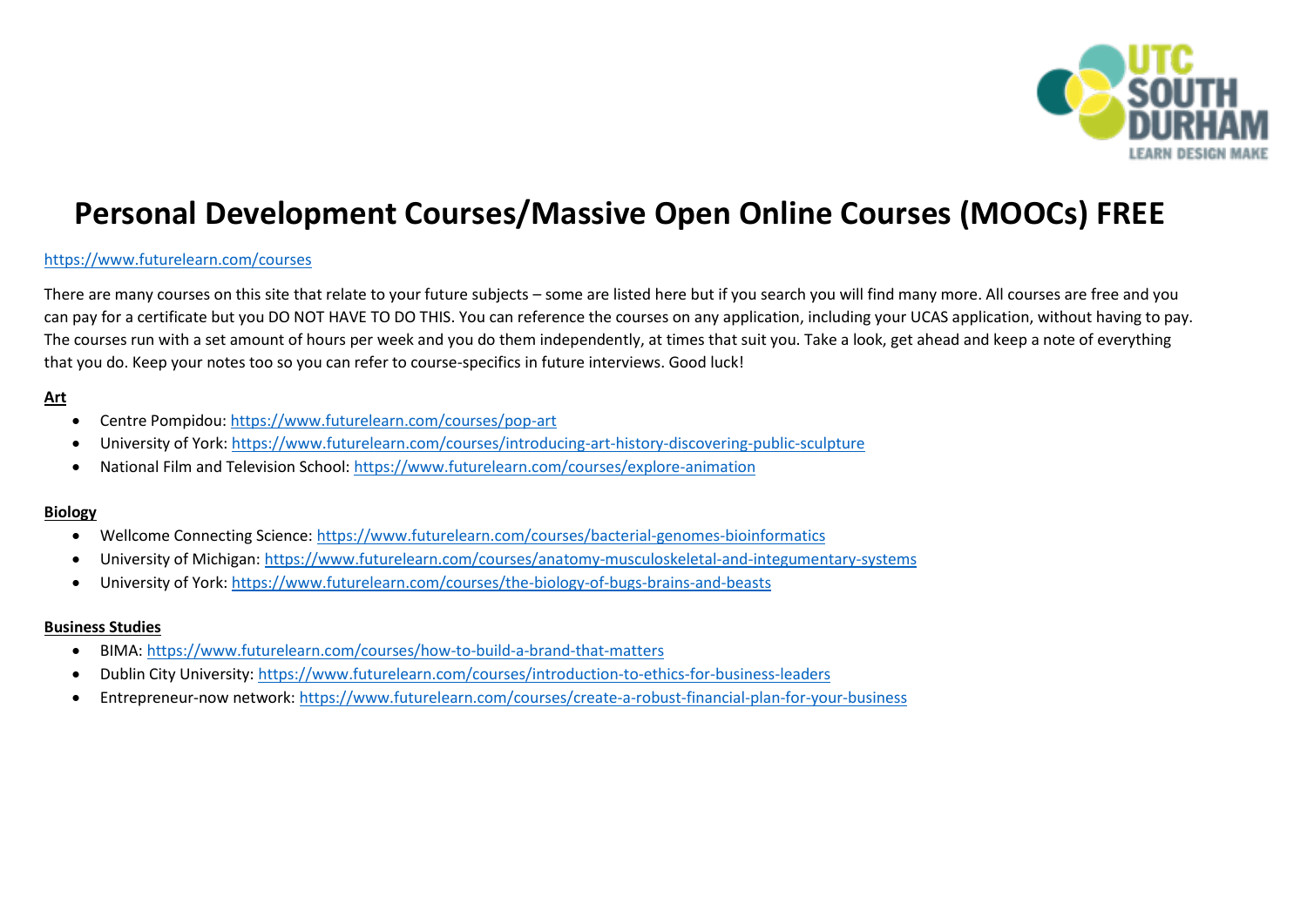

## **Chemistry**

- <https://www.futurelearn.com/subjects/science-engineering-and-maths-courses/chemistry>
- University of Leeds[: https://www.futurelearn.com/courses/atmospheric-chemistry-planets-and-life-beyond-earth](https://www.futurelearn.com/courses/atmospheric-chemistry-planets-and-life-beyond-earth)
- University of East Anglia:<https://www.futurelearn.com/courses/biochemistry>

## **Computing**

- University of Leeds[: https://www.futurelearn.com/courses/computer-programming-for-everyone](https://www.futurelearn.com/courses/computer-programming-for-everyone)
- National Videogame Centre:<https://www.futurelearn.com/courses/how-to-start-your-career-in-games-development>
- Accenture[: https://www.futurelearn.com/courses/digital-skills-mobile](https://www.futurelearn.com/courses/digital-skills-mobile)

## **Economics**

- <https://www.futurelearn.com/subjects/science-engineering-and-maths-courses/economics>
- University of Southampton:<https://www.futurelearn.com/courses/understanding-money>
- University of Basel[: https://www.futurelearn.com/courses/exploring-possible-futures](https://www.futurelearn.com/courses/exploring-possible-futures)

## **English Language**

- Open University:<https://www.futurelearn.com/courses/start-writing-fiction>
- University of York:<https://www.futurelearn.com/courses/accents-attitudes-and-identity-an-introduction-to-sociolinguistics>
- University of Leicester:<https://www.futurelearn.com/courses/introduction-to-applied-linguistics>

## **English Literature**

- University of Reading:<https://www.futurelearn.com/courses/a-level-study-unseen-poetry>
- University of Newcastle, Australia:<https://www.futurelearn.com/courses/what-is-poetry>
- King's College London: <https://www.futurelearn.com/courses/shakespeare-context-and-stagecraft>

## **EPQ**

- University of Bath:<https://www.futurelearn.com/courses/epq-success>
- University of Southampton:<https://www.futurelearn.com/courses/research-project>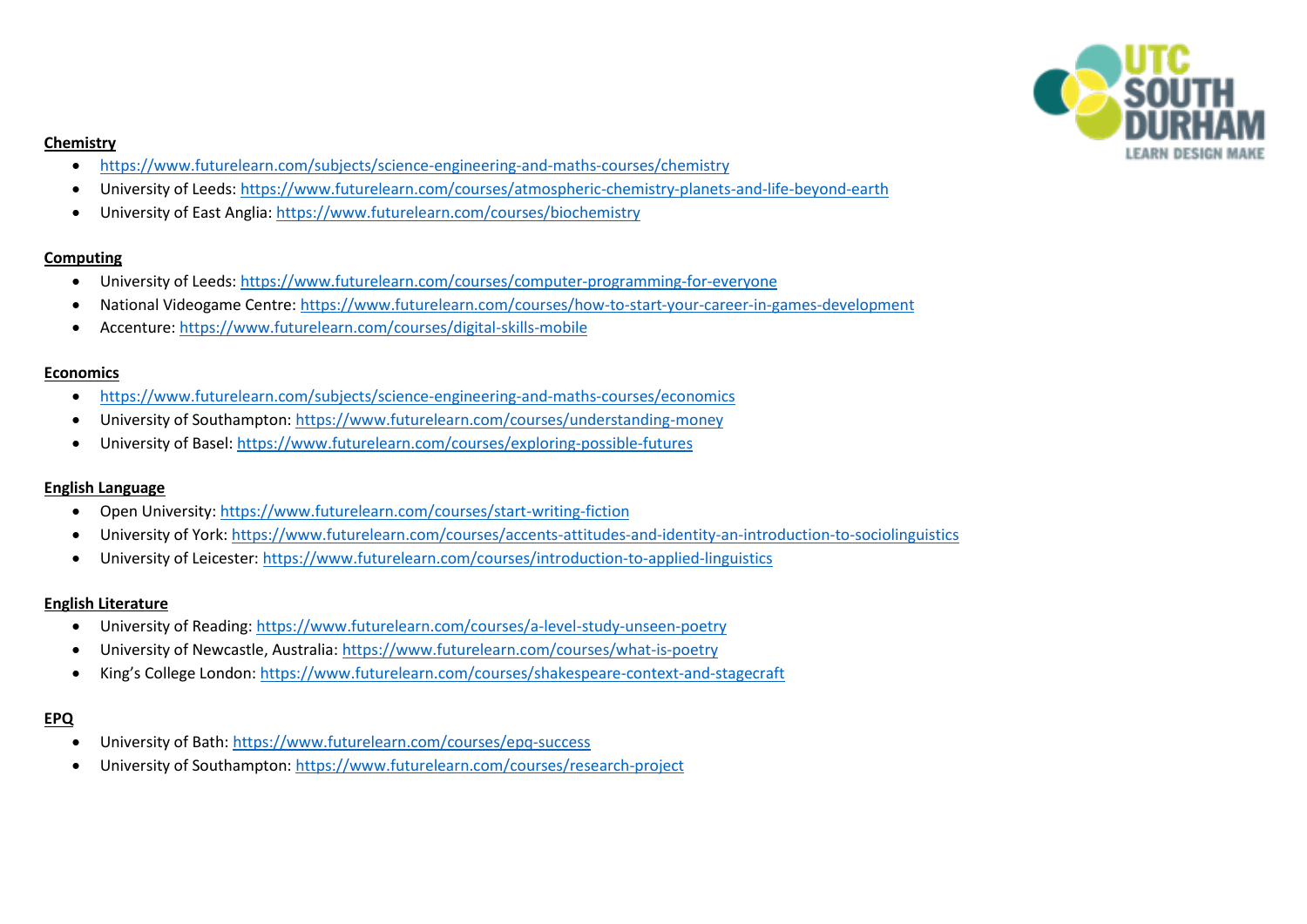

#### **French**

- University of Cardiff:<https://www.futurelearn.com/courses/working-with-translation>
- King's College London: <https://www.futurelearn.com/microcredentials/learn-french-for-global-communication-level-1>
- University of Leeds[: https://www.futurelearn.com/courses/intercultural-studies-language-culture](https://www.futurelearn.com/courses/intercultural-studies-language-culture)

## **Geography**

- University of Reading:<https://www.futurelearn.com/courses/come-rain-or-shine>
- Grenoble Ecole de Management:<https://www.futurelearn.com/experttracks/global-studies-international-relations>
- University of Leicester:<https://www.futurelearn.com/courses/sustainability>

## **German**

- University of Cardiff:<https://www.futurelearn.com/courses/working-with-translation>
- University of Leeds[: https://www.futurelearn.com/courses/intercultural-studies-language-culture](https://www.futurelearn.com/courses/intercultural-studies-language-culture)
- University of Cardiff:<https://www.futurelearn.com/courses/working-with-translation>

## **History**

- University of Nottingham <https://www.futurelearn.com/courses/learning-from-the-past>
- University of Leicester <https://www.futurelearn.com/courses/england-of-richard-third>
- University of Roehampton <https://www.futurelearn.com/courses/the-tudors>

## **ICT**

- Institute of Coding[: https://www.futurelearn.com/courses/introduction-to-conversational-interfaces](https://www.futurelearn.com/courses/introduction-to-conversational-interfaces)
- University of Twente[: https://www.futurelearn.com/courses/supply-chain-innovation](https://www.futurelearn.com/courses/supply-chain-innovation)
- Coventry University:<https://www.futurelearn.com/courses/the-future-of-cyber-security-et>

## **Maths**

- <https://www.futurelearn.com/subjects/science-engineering-and-maths-courses/economics>
- Davidson Institute:<https://www.futurelearn.com/courses/maths-puzzles>
- STEM Centre[: https://www.futurelearn.com/courses/maths-subject-knowledge-proportion-ratio-scaling](https://www.futurelearn.com/courses/maths-subject-knowledge-proportion-ratio-scaling)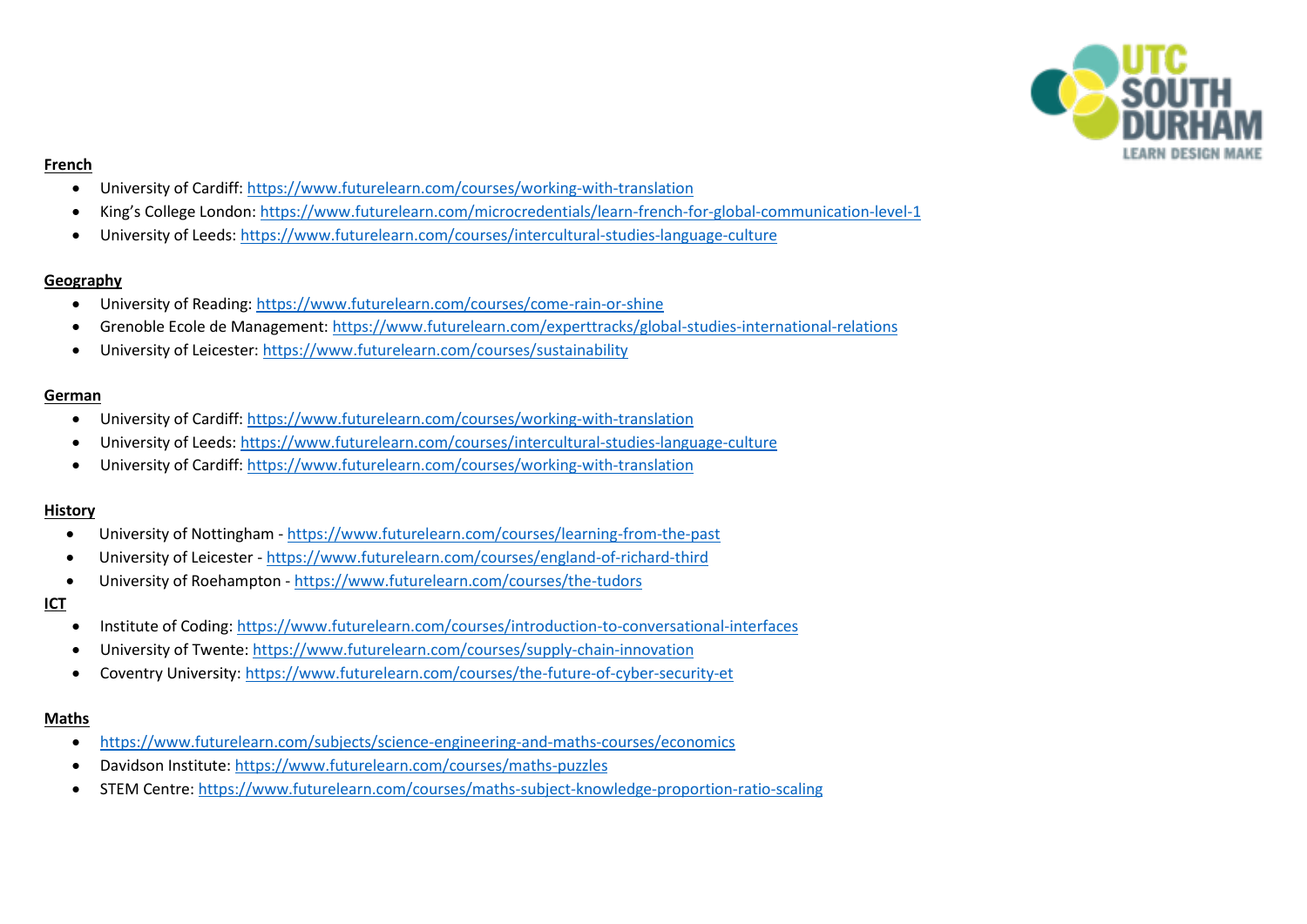

## **Media Studies**

- Tommy Hilfiger:<https://www.futurelearn.com/courses/exploring-body-neutrality-jameela-jamil>
- AWLearn:<https://www.futurelearn.com/courses/creative-marketing-with-advertising-week-and-fernando-machado>
- University of Strathclyde:<https://www.futurelearn.com/courses/gender-and-the-media>

## **Music**

- Trinity Laban[: https://www.futurelearn.com/courses/making-music](https://www.futurelearn.com/courses/making-music)
- Griffith University[: https://www.futurelearn.com/courses/music-psychology](https://www.futurelearn.com/courses/music-psychology)
- Open University:<https://www.futurelearn.com/courses/musical-scores>

## **PE**

- Manchester Metropolitan University:<https://www.futurelearn.com/courses/mental-skills-training-sport>
- Deakin University:<https://www.futurelearn.com/courses/coaching1>
- University of Leicester:<https://www.futurelearn.com/courses/football-lcfc>

## **Photography**

- <https://www.futurelearn.com/subjects/creative-arts-and-media-courses/photography-and-visual-arts>
- University of York:<https://www.futurelearn.com/courses/pictures-of-youth-introduction-childrens-visual-culture>
- National Film and Televison School:<https://www.futurelearn.com/courses/explore-animation>

## **Physics**

- <https://www.futurelearn.com/subjects/science-engineering-and-maths-courses/physics>
- University of Edinburgh:<https://www.futurelearn.com/courses/higgs>
- Open University:<https://www.futurelearn.com/courses/the-science-of-nuclear-energy>